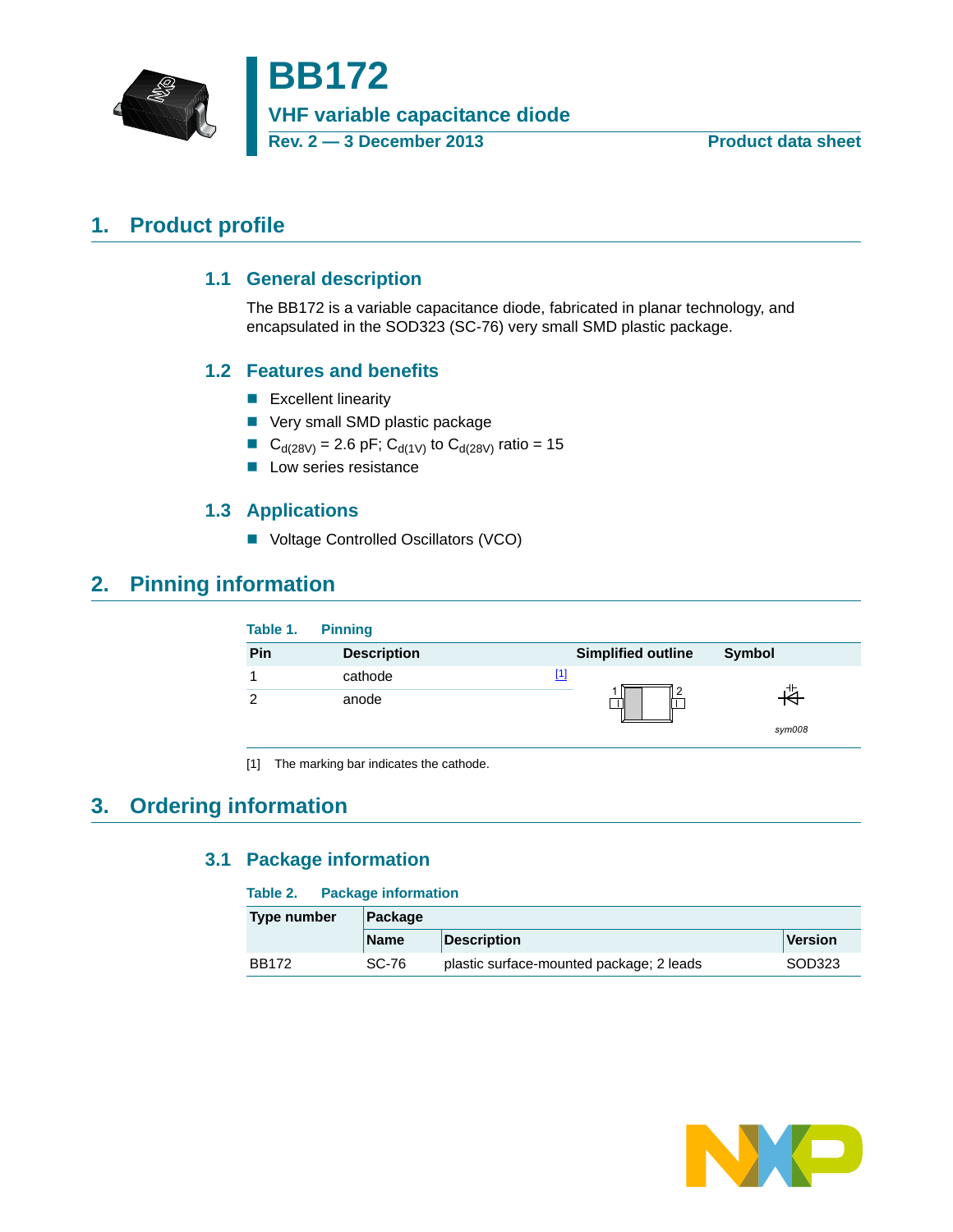## <span id="page-1-2"></span>**3.2 Ordering information**

| Table 3.     |  | <b>Ordering options</b>  |         |                       |                                  |
|--------------|--|--------------------------|---------|-----------------------|----------------------------------|
| Type number  |  | Orderable<br>part number | Package | <b>Packing method</b> | <b>Minimum</b><br>order quantity |
| <b>BB172</b> |  | <b>BB172X</b>            | SC-76   | tape and reel         | 3000                             |

## <span id="page-1-3"></span>**4. Marking**

| <b>Table 4. Marking</b> |                     |
|-------------------------|---------------------|
| <b>Type number</b>      | <b>Marking code</b> |
| <b>BB172</b>            | 4K                  |

## <span id="page-1-4"></span>**5. Limiting values**

#### **Table 5. Limiting values**

*In accordance with the Absolute Maximum Rating System (IEC 60134).*

| Symbol                      | Parameter            | <b>Conditions</b>                                  |                | Min Max        | Unit |
|-----------------------------|----------------------|----------------------------------------------------|----------------|----------------|------|
| V <sub>R</sub>              | reverse voltage      |                                                    | $\blacksquare$ | 32             | V    |
|                             |                      | peak value in series with a 10 k $\Omega$ resistor | ۰.             | 35             |      |
| ΙF                          | forward current      |                                                    |                | 20             | mA   |
| $\mathsf{T}_{\textsf{stg}}$ | storage temperature  |                                                    |                | $-55$ +150 °C  |      |
| т.                          | junction temperature |                                                    |                | $-55 + 125$ °C |      |

## <span id="page-1-5"></span>**6. Characteristics**

#### **Table 6. Characteristics**

 $T_i = 25$  °C unless otherwise specified.

| Symbol                  | <b>Parameter</b>                                      | <b>Conditions</b>                                    |               | <b>Min</b>               | <b>Typ</b> | <b>Max</b>               | Unit |
|-------------------------|-------------------------------------------------------|------------------------------------------------------|---------------|--------------------------|------------|--------------------------|------|
| $I_R$                   | reverse current                                       | $V_R = 30 V$                                         | $\boxed{1}$ - |                          | -          | 10                       | nA   |
|                         |                                                       | $V_R = 30 V$ ; T <sub>i</sub> = 85 °C                | $\boxed{1}$ - |                          |            | 200                      | nA   |
| $r_{\rm s}$             |                                                       | diode series resistance $f = 100$ MHz; $C_d = 30$ pF |               | $\overline{\phantom{a}}$ | 0.65       | 0.8                      | Ω    |
| $C_d$                   | diode capacitance                                     | $f = 1$ MHz                                          | $[2]$         |                          |            |                          |      |
|                         |                                                       | $V_{\rm P} = 1$ V                                    |               | $34.65 -$                |            | 42.35 pF                 |      |
|                         |                                                       | $V_{\rm R} = 28$ V                                   |               | 2.361 2.6                |            | 2.754 pF                 |      |
| $C_{d(1V)}/C_{d(2V)}$   | diode capacitance ratio $f = 1$ MHz<br>(1 V to 2 V)   |                                                      |               | -                        | 1.3        | $\overline{\phantom{a}}$ |      |
| $C_{d(1V)}/C_{d(28V)}$  | diode capacitance ratio $f = 1$ MHz<br>(1 V to 28 V)  |                                                      |               | 13.5                     | 15         | $\overline{\phantom{a}}$ |      |
| $C_{d(25V)}/C_{d(28V)}$ | diode capacitance ratio $f = 1$ MHz<br>(25 V to 28 V) |                                                      |               |                          | $1.08 -$   |                          |      |

<span id="page-1-0"></span>[1] See [Figure 2](#page-2-0).

<span id="page-1-1"></span>[2] See [Figure 1](#page-2-1) and [Figure 3](#page-2-2).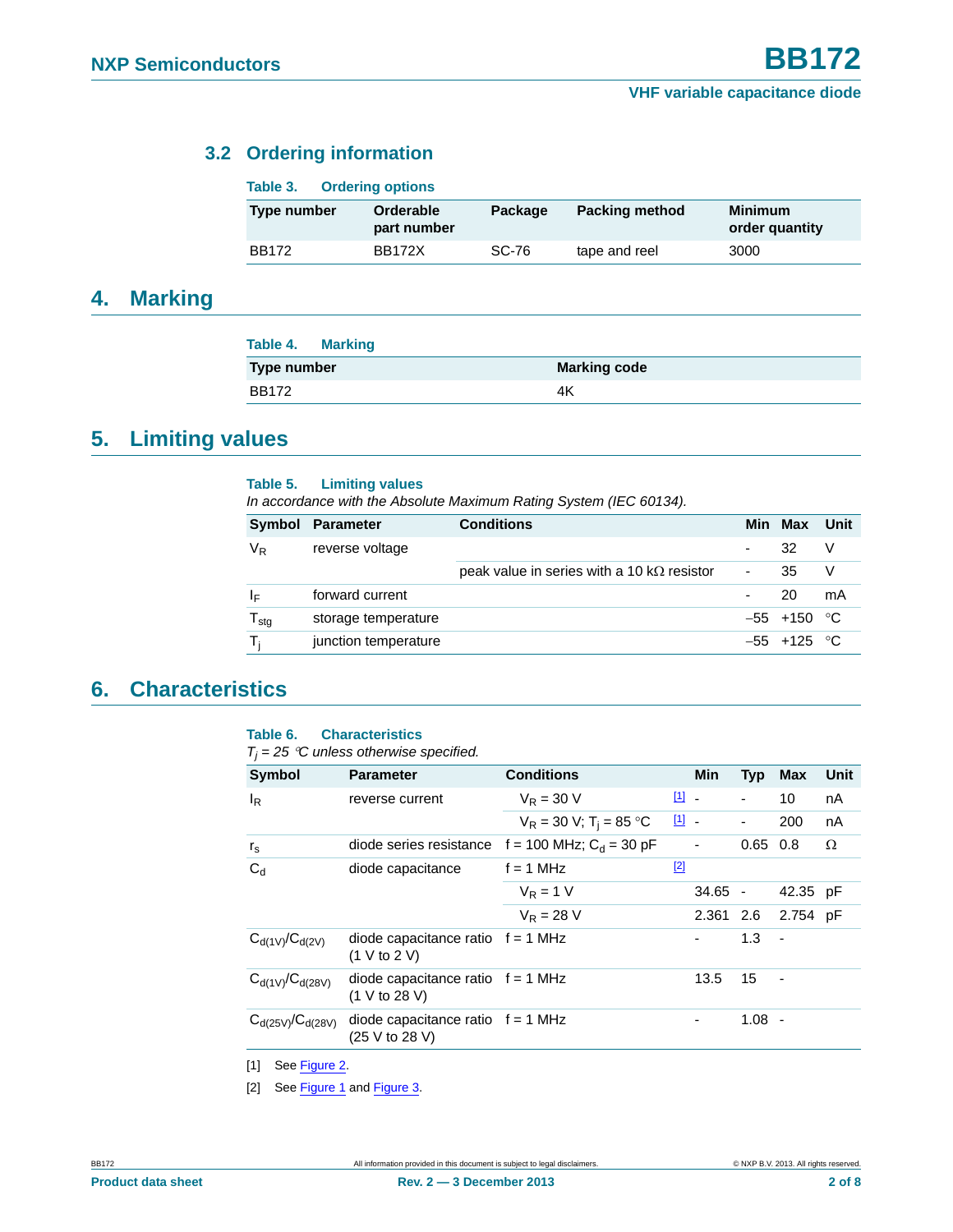#### <span id="page-2-2"></span>**VHF variable capacitance diode**

<span id="page-2-1"></span><span id="page-2-0"></span>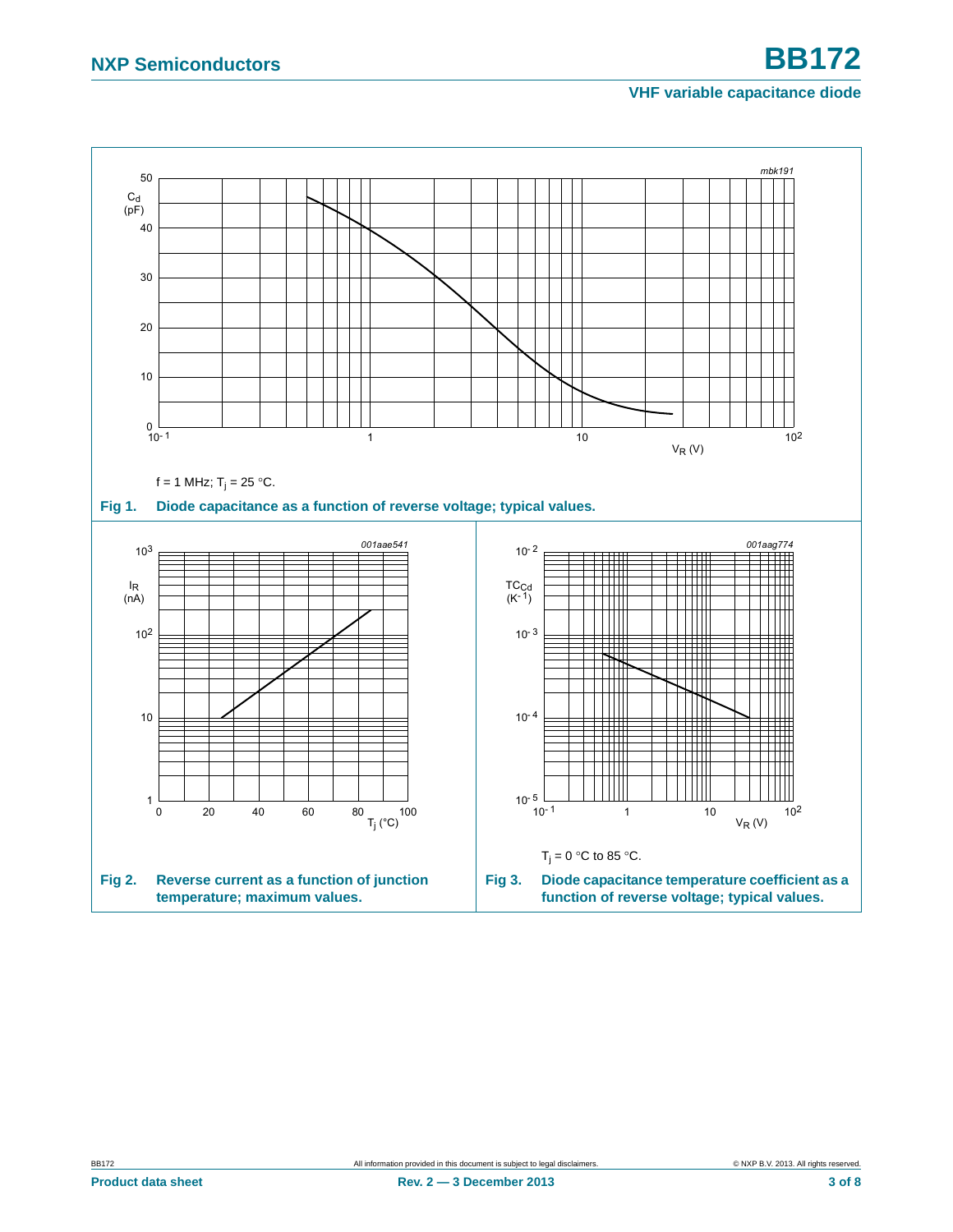## <span id="page-3-0"></span>**7. Package outline**



#### **Fig 4. Package outline SOD323 (SC-76)**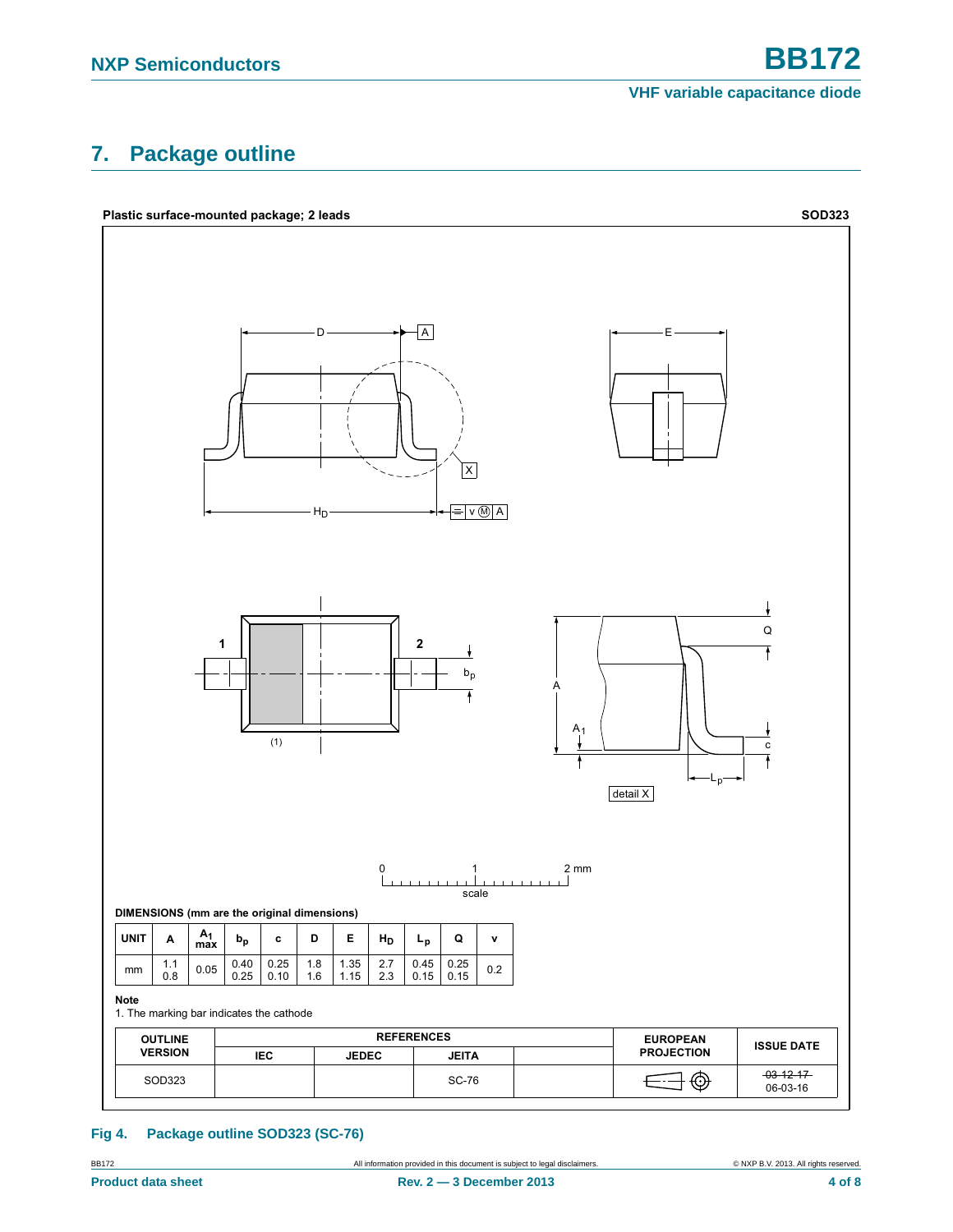## <span id="page-4-0"></span>**8. Abbreviations**

| Table 7.   | <b>Abbreviations</b>          |  |
|------------|-------------------------------|--|
| Acronym    | <b>Description</b>            |  |
| <b>SMD</b> | <b>Surface Mounted Device</b> |  |
| <b>VHF</b> | Very High Frequency           |  |

## <span id="page-4-1"></span>**9. Revision history**

| <b>Revision history</b><br>Table 8. |              |                                                                       |                          |                          |
|-------------------------------------|--------------|-----------------------------------------------------------------------|--------------------------|--------------------------|
| Document ID                         | Release date | Data sheet status                                                     | <b>Change notice</b>     | <b>Supersedes</b>        |
| BB172 v.2                           | 20131203     | Product data sheet                                                    | $\overline{\phantom{a}}$ | BB172 v.1                |
| Modifications                       |              | • Section 3 on page 1: additional ordering information has been added |                          |                          |
| BB172 v.1                           | 20130325     | Product data sheet                                                    | $\overline{\phantom{0}}$ | $\overline{\phantom{0}}$ |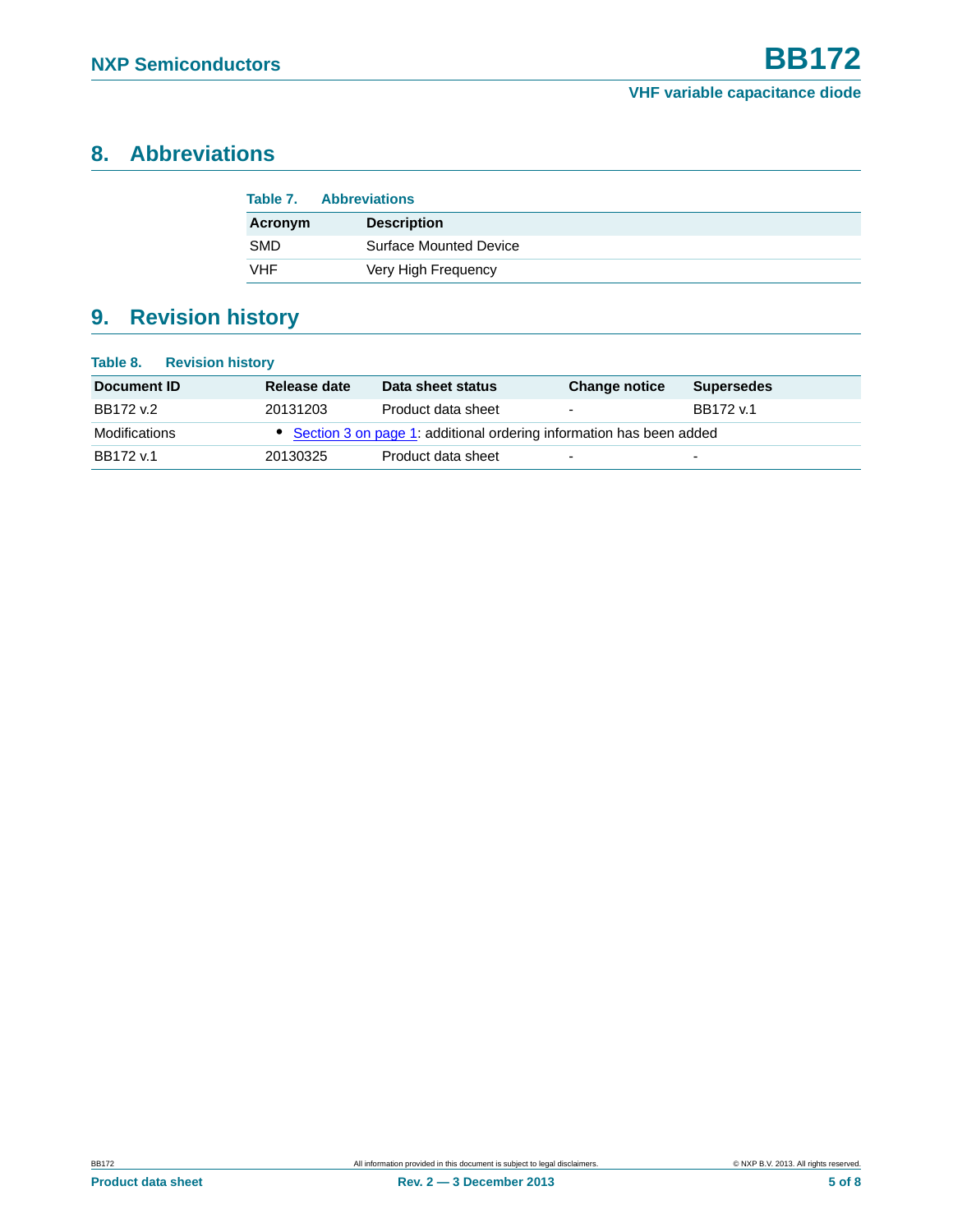## <span id="page-5-3"></span>**10. Legal information**

#### <span id="page-5-4"></span>**10.1 Data sheet status**

| Document status <sup>[1][2]</sup> | Product status <sup>[3]</sup> | <b>Definition</b>                                                                     |
|-----------------------------------|-------------------------------|---------------------------------------------------------------------------------------|
| Objective [short] data sheet      | Development                   | This document contains data from the objective specification for product development. |
| Preliminary [short] data sheet    | Qualification                 | This document contains data from the preliminary specification.                       |
| Product [short] data sheet        | Production                    | This document contains the product specification.                                     |

<span id="page-5-0"></span>[1] Please consult the most recently issued document before initiating or completing a design.

<span id="page-5-1"></span>[2] The term 'short data sheet' is explained in section "Definitions".

<span id="page-5-2"></span>[3] The product status of device(s) described in this document may have changed since this document was published and may differ in case of multiple devices. The latest product status information is available on the Internet at URL [http://www.nxp.com.](http://www.nxp.com)

## <span id="page-5-5"></span>**10.2 Definitions**

**Draft —** The document is a draft version only. The content is still under internal review and subject to formal approval, which may result in modifications or additions. NXP Semiconductors does not give any representations or warranties as to the accuracy or completeness of information included herein and shall have no liability for the consequences of use of such information.

**Short data sheet —** A short data sheet is an extract from a full data sheet with the same product type number(s) and title. A short data sheet is intended for quick reference only and should not be relied upon to contain detailed and full information. For detailed and full information see the relevant full data sheet, which is available on request via the local NXP Semiconductors sales office. In case of any inconsistency or conflict with the short data sheet, the full data sheet shall prevail.

**Product specification —** The information and data provided in a Product data sheet shall define the specification of the product as agreed between NXP Semiconductors and its customer, unless NXP Semiconductors and customer have explicitly agreed otherwise in writing. In no event however, shall an agreement be valid in which the NXP Semiconductors product is deemed to offer functions and qualities beyond those described in the Product data sheet.

## <span id="page-5-6"></span>**10.3 Disclaimers**

**Limited warranty and liability —** Information in this document is believed to be accurate and reliable. However, NXP Semiconductors does not give any representations or warranties, expressed or implied, as to the accuracy or completeness of such information and shall have no liability for the consequences of use of such information. NXP Semiconductors takes no responsibility for the content in this document if provided by an information source outside of NXP Semiconductors.

In no event shall NXP Semiconductors be liable for any indirect, incidental, punitive, special or consequential damages (including - without limitation - lost profits, lost savings, business interruption, costs related to the removal or replacement of any products or rework charges) whether or not such damages are based on tort (including negligence), warranty, breach of contract or any other legal theory.

Notwithstanding any damages that customer might incur for any reason whatsoever, NXP Semiconductors' aggregate and cumulative liability towards customer for the products described herein shall be limited in accordance with the *Terms and conditions of commercial sale* of NXP Semiconductors.

**Right to make changes —** NXP Semiconductors reserves the right to make changes to information published in this document, including without limitation specifications and product descriptions, at any time and without notice. This document supersedes and replaces all information supplied prior to the publication hereof.

**Suitability for use —** NXP Semiconductors products are not designed, authorized or warranted to be suitable for use in life support, life-critical or safety-critical systems or equipment, nor in applications where failure or malfunction of an NXP Semiconductors product can reasonably be expected to result in personal injury, death or severe property or environmental damage. NXP Semiconductors and its suppliers accept no liability for inclusion and/or use of NXP Semiconductors products in such equipment or applications and therefore such inclusion and/or use is at the customer's own risk.

**Applications —** Applications that are described herein for any of these products are for illustrative purposes only. NXP Semiconductors makes no representation or warranty that such applications will be suitable for the specified use without further testing or modification.

Customers are responsible for the design and operation of their applications and products using NXP Semiconductors products, and NXP Semiconductors accepts no liability for any assistance with applications or customer product design. It is customer's sole responsibility to determine whether the NXP Semiconductors product is suitable and fit for the customer's applications and products planned, as well as for the planned application and use of customer's third party customer(s). Customers should provide appropriate design and operating safeguards to minimize the risks associated with their applications and products.

NXP Semiconductors does not accept any liability related to any default, damage, costs or problem which is based on any weakness or default in the customer's applications or products, or the application or use by customer's third party customer(s). Customer is responsible for doing all necessary testing for the customer's applications and products using NXP Semiconductors products in order to avoid a default of the applications and the products or of the application or use by customer's third party customer(s). NXP does not accept any liability in this respect.

**Limiting values —** Stress above one or more limiting values (as defined in the Absolute Maximum Ratings System of IEC 60134) will cause permanent damage to the device. Limiting values are stress ratings only and (proper) operation of the device at these or any other conditions above those given in the Recommended operating conditions section (if present) or the Characteristics sections of this document is not warranted. Constant or repeated exposure to limiting values will permanently and irreversibly affect the quality and reliability of the device.

**Terms and conditions of commercial sale —** NXP Semiconductors products are sold subject to the general terms and conditions of commercial sale, as published at [http://www.nxp.com/profile/terms,](http://www.nxp.com/profile/terms) unless otherwise agreed in a valid written individual agreement. In case an individual agreement is concluded only the terms and conditions of the respective agreement shall apply. NXP Semiconductors hereby expressly objects to applying the customer's general terms and conditions with regard to the purchase of NXP Semiconductors products by customer.

**No offer to sell or license —** Nothing in this document may be interpreted or construed as an offer to sell products that is open for acceptance or the grant, conveyance or implication of any license under any copyrights, patents or other industrial or intellectual property rights.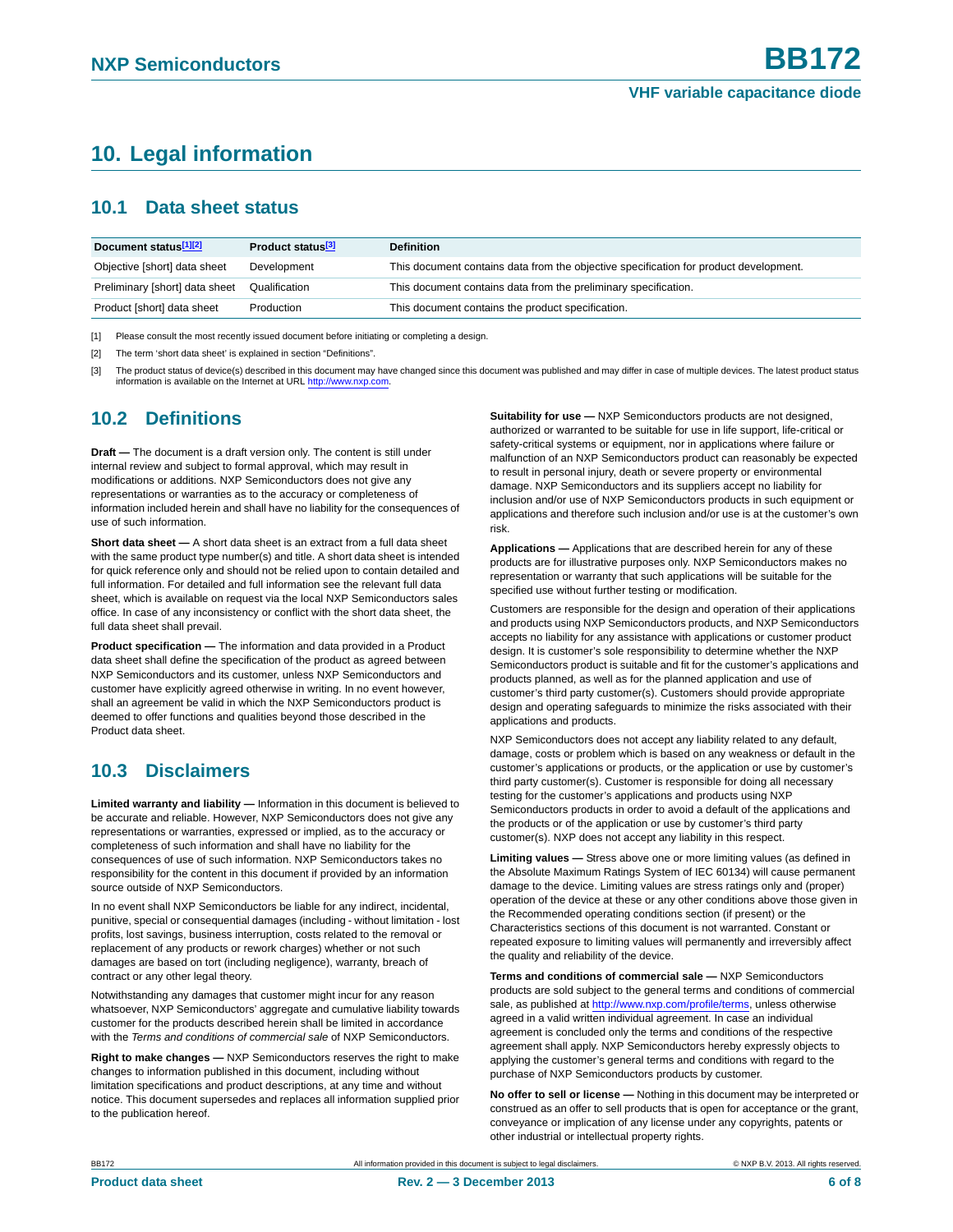#### **VHF variable capacitance diode**

**Export control —** This document as well as the item(s) described herein may be subject to export control regulations. Export might require a prior authorization from competent authorities.

**Non-automotive qualified products — Unless this data sheet expressly** states that this specific NXP Semiconductors product is automotive qualified, the product is not suitable for automotive use. It is neither qualified nor tested in accordance with automotive testing or application requirements. NXP Semiconductors accepts no liability for inclusion and/or use of non-automotive qualified products in automotive equipment or applications.

In the event that customer uses the product for design-in and use in automotive applications to automotive specifications and standards, customer (a) shall use the product without NXP Semiconductors' warranty of the product for such automotive applications, use and specifications, and (b) whenever customer uses the product for automotive applications beyond

## <span id="page-6-1"></span>**11. Contact information**

NXP Semiconductors' specifications such use shall be solely at customer's own risk, and (c) customer fully indemnifies NXP Semiconductors for any liability, damages or failed product claims resulting from customer design and use of the product for automotive applications beyond NXP Semiconductors' standard warranty and NXP Semiconductors' product specifications.

**Translations —** A non-English (translated) version of a document is for reference only. The English version shall prevail in case of any discrepancy between the translated and English versions.

#### <span id="page-6-0"></span>**10.4 Trademarks**

Notice: All referenced brands, product names, service names and trademarks are the property of their respective owners.

For more information, please visit: **http://www.nxp.com**

For sales office addresses, please send an email to: **salesaddresses@nxp.com**